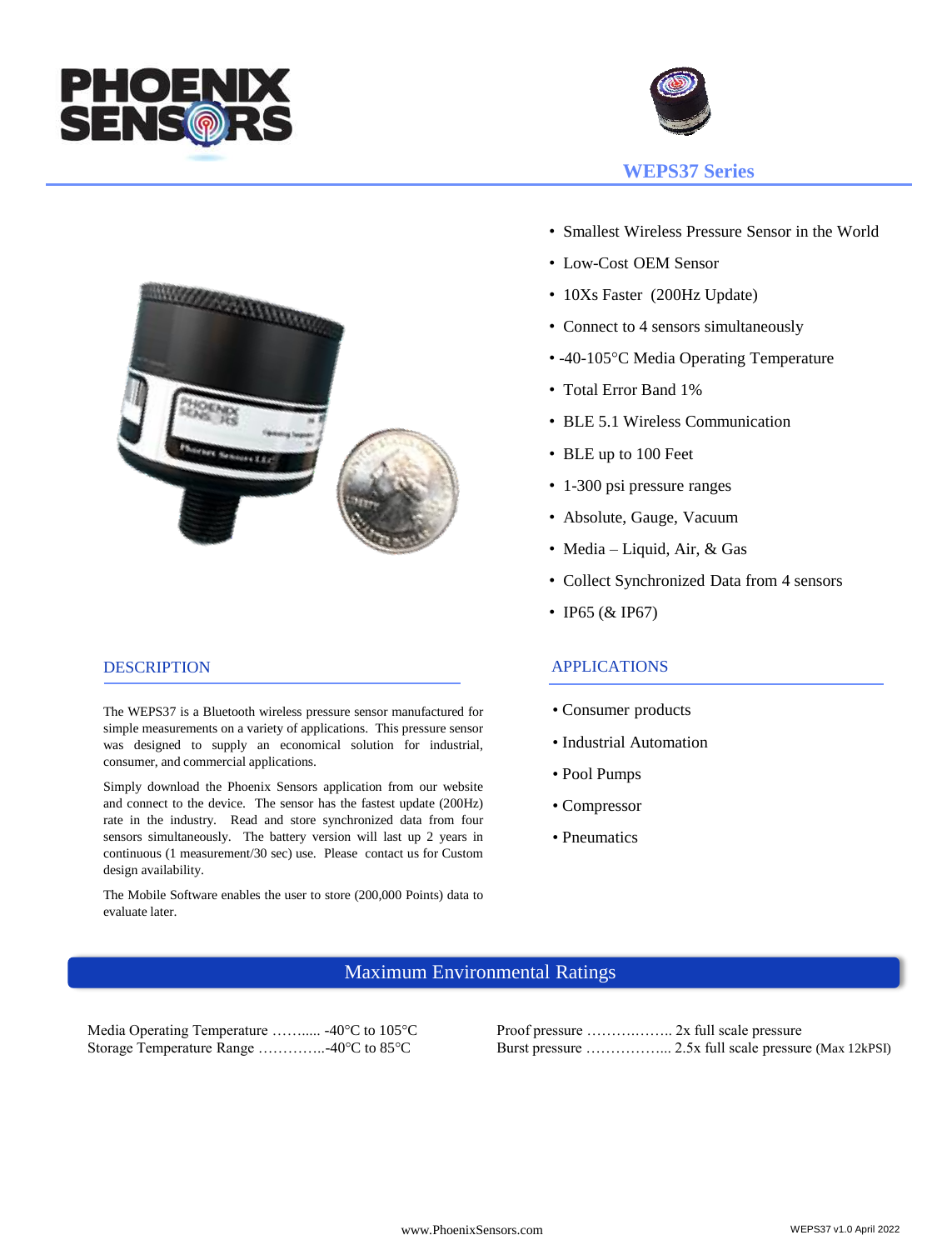## WEPS37 Size Comparison



WEPS37 Applications

# **Liquid Level – Trucks, Gas/Water Tanks**

The WEPS37 is a wireless pressure sensor used in a variety of liquid level applications, such as Water Trucks, Liquid Tanks, Oil tanks, and Spas. It can measure down to 1" of H20



## **Pool Pump Monitoring**



The WEPS37 is a wireless pressure sensor that can measure up to pressures of 300PSI. It is accurate and robust enough for Pool Pump monitoring; if you need temporary remote Pressure and Temperature measurement of the system this sensor is your solution.

## **Dirty Air Filter Detection**

The WEPS37 is a wireless pressure sensor that can down to pressures of 2 inches of water, so it is ideal for most air filter applications. For troubleshooting , the WEPS37 offers temporary remote Pressure and Temperature measurement of the system. The battery powered solution can last up to 12 months of continuous (1 measurement/10 seconds) use.

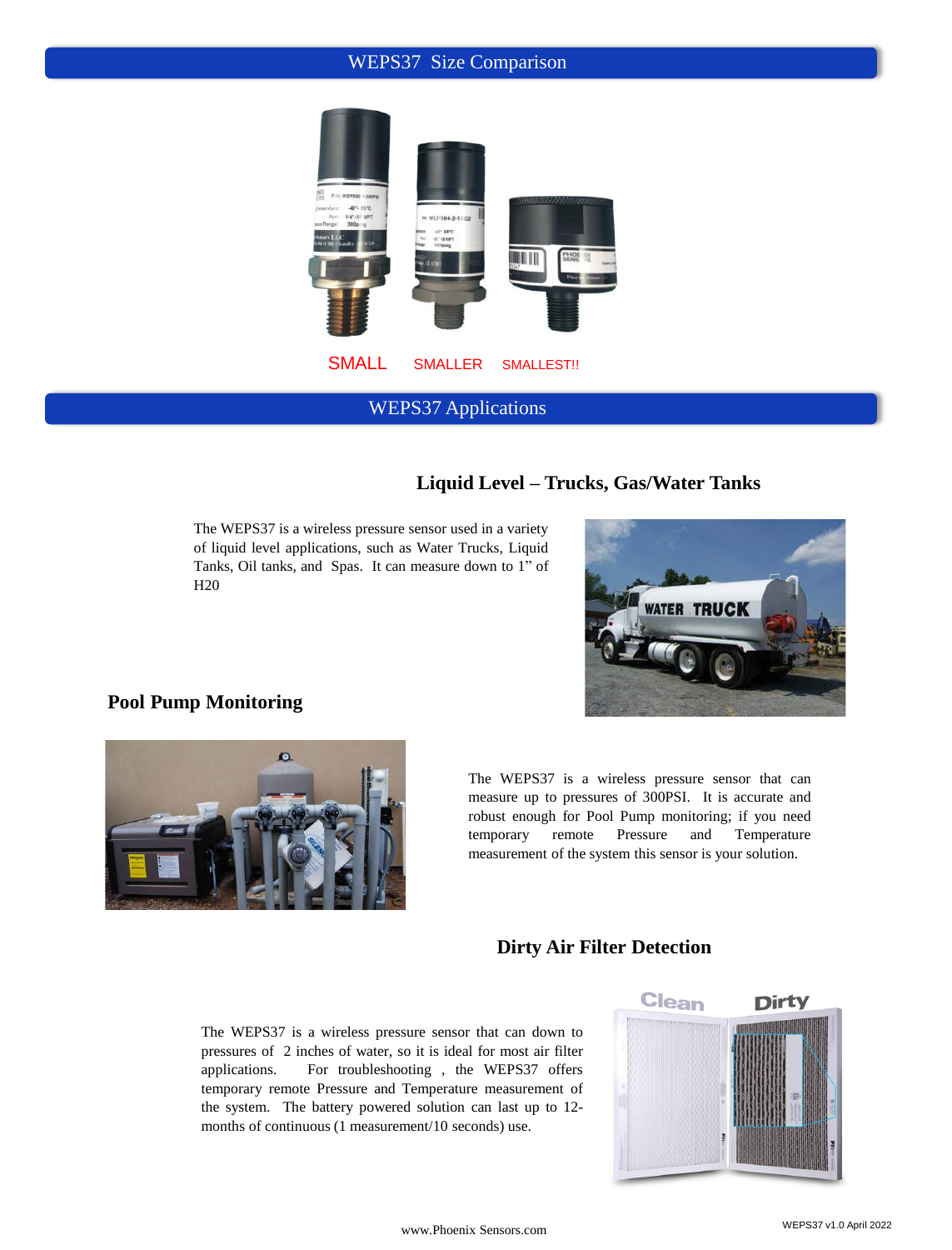| $V_+$ = 3V, Temperature = 25°C                |                 |            |            |            |              |
|-----------------------------------------------|-----------------|------------|------------|------------|--------------|
| <b>PARAMETER</b>                              | <b>SYMBOL</b>   | <b>MIN</b> | <b>TYP</b> | <b>MAX</b> | <b>UNITS</b> |
| Supply Voltage (note 1)                       | $V_{DD}$        | 2.2        | 3          | 3.5        | V            |
| <b>Supply Current</b>                         | OD <sup>I</sup> | 5          | 50         | 750        | uA           |
| Wireless Digital Output (BLE)                 | <b>BLE</b>      |            |            |            |              |
| Linearity (Note 2)                            |                 | $-0.25$    |            | 0.25       | %FS          |
| Temperature Error (Null and Span)<br>(Note 3) |                 | $-1.5$     |            | $+1$       | C            |
| Response Time                                 | $t_{R}$         |            | 5          | 60,000     | ms           |
| Total Error Band (Note 4)                     |                 | -1         |            |            | %FS          |
| <b>Compensated Temperature Range</b>          | C               | 0          |            | 60         | C            |
| Media Temperature Range                       | C               | $-40$      |            | 105        | C            |

# Application Information

### **Package**

The two-piece body design is made of Acetal (Delrin) and SiO2 (Pressure Die), which allows for easy low-cost manufacturability and corrosion resistance. Vibration proof design for use in industrial applications. Plastic option is available for custom designs

### **Stability**

The silicon MEMS pressure sensor element is mounted to a SiO2 base and sealed into the Acetal (Delrin) housing. The selection of thermally capability materials reduce the mechanical stress on the sensor resulting in greater stability over time and temperature.

Additional stability is gained from factory stabilization of all sensors.

#### **Pressure port**

1/4" -18NPT and 1/8"-18NPT threads are standard SS fittings. Other port fittings such as 7/16-20UNF, and ¼" BSP are available for OEM customers.

#### **Media**

The pressure port is tolerant to most media including but not limited to oil, air, gas, and non-corrosive media. Sensor will work in water, oil, air, and any media compatible with Viton, brass (or SS), and Pyrex.

### **Wetted parts**

When checking media capability, the wetted surface is composed of Aluminum and Silicon Gel.

#### **Pressure ranges**

Standard pressure ranges are 5, 15, 30, 50, 100, 150, or 300 psi in absolute and gage. Custom pressure ranges are available for OEM customers.